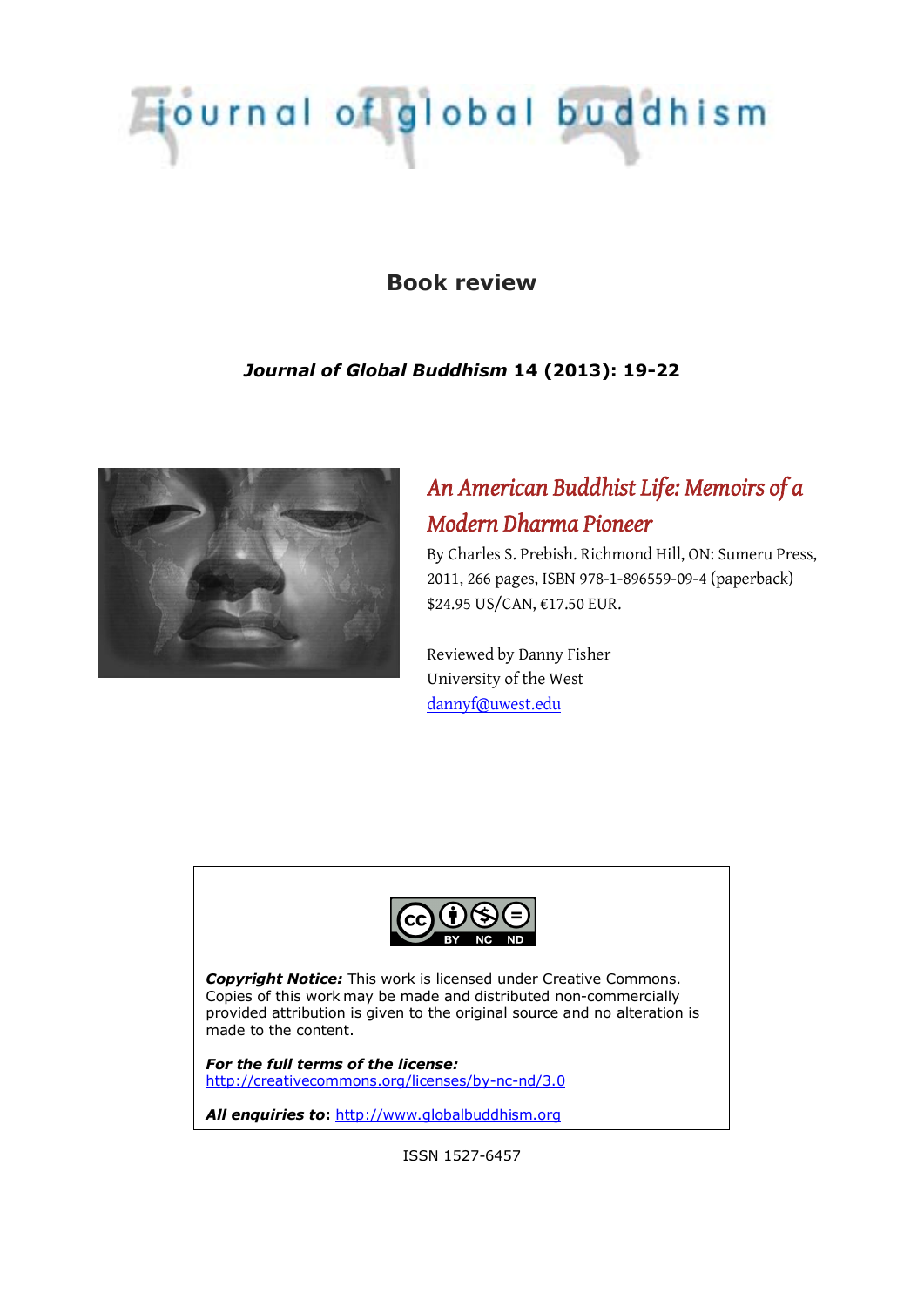### Book Review

*An American Buddhist Life: Memoirs of a Modern Dharma Pioneer.* By Charles S. Prebish. Richmond Hill, ON: Sumeru Press, 2011, 266 pages, ISBN 978-1-896559-09-4 (paperback) \$24.95 US/CAN, €17.50 EUR.

## *Reviewed by Danny Fisher*

n the "Member Spotlight" for February 2012 at the American Academy of Religion's website, Charles S. Prebish notes that, as scholars, "our professional and personal lives are interdependent, and that collectively we can make Buddhist Studies and Religious Studies even more remarkable avenues of inquiry than they already are" (American Academy of Religion, 2012). With this statement, he seemingly hearkens back to issues raised in his book *Luminous Passage: The Practice and Study of Buddhism in America*: in his discussion there of the "scholar-practitioner" (a now-common term that he himself coined) in the field of Buddhist Studies, Prebish weighs the pros and cons of the critically distant scholar, the fully fledged practitioner, and the blended scholar-practitioner. In that book, he cites Luis Gómez, who wrote, crucially, that, regardless of their possible status as practitioners, "Buddhism is an object that makes claims on" the lives of scholars in the field of Buddhist Studies (Prebish, 1999: 182–30. Buddhism has clearly made claims on Prebish's life, and, according to the telling in his remarkable new book, on the lives of many of his mentors and colleagues. For these reasons, it is no surprise that the now-retired Prebish looks to the future with hopes that the new young generation of scholars will emulate "a [previous] generation of wonderful scholars... who were not only brilliant, but also remarkably kind and compassionate" (American Academy of Religion, 2012). I<br>even

Prebish offers a roadmap toward this sort of idealized teaching and scholarship in the form of a memoir. In addition to its possibilities in terms of enriching our qualitative experience of the field itself, he points out in the "Membership Spotlight" that more autobiographical work by scholars themselves might also aid in the historiography of Buddhist Studies by providing "great historical insight into the developing North American School of Buddhist Studies." Indeed, *An American Buddhist Life* demonstrates how this type of writing can bring exciting new dimensions to our understanding of the development of Buddhist Studies in North America, and also inspire up-and-coming young scholars.

This is without question a life and a career that are uniquely rich fodder for memoir. Indeed, Prebish hardly requires an introduction: it was he who firmly established the study of Buddhism in North America as a sub-discipline within academic Buddhist Studies. Now retired as the Charles Redd Chair of Religious Studies at Utah State University (and before that a professor for thirty-five years at Pennsylvania State University), he is the author and/or editor of more than twenty books, as well as the co-founder of this journal as well as *The Journal of Buddhist Ethics*, the Buddhism Section of the American Academy of Religion, and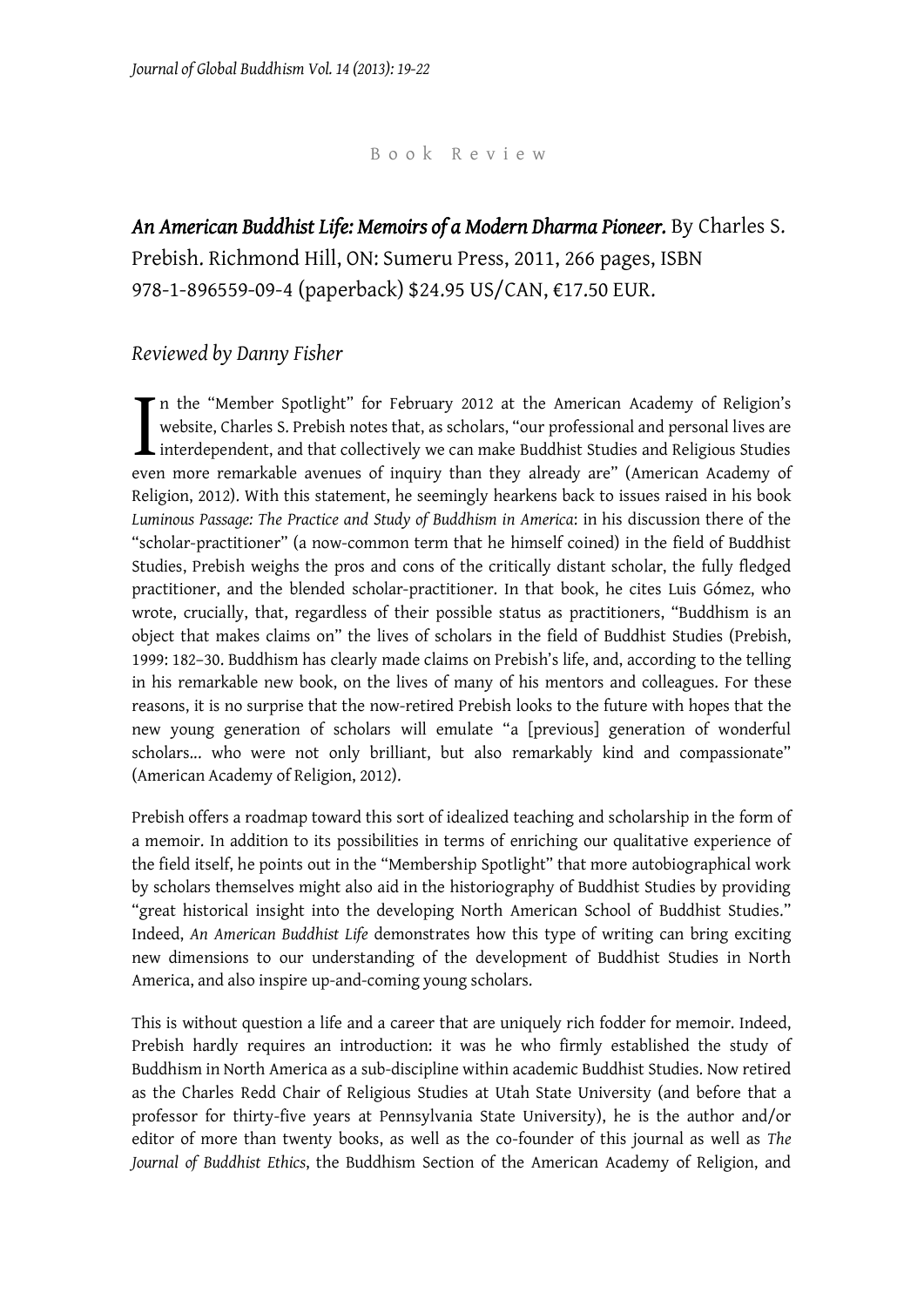Routledge's "Critical Studies in Buddhism" series. He was also honored with the festschrift *Buddhist Studies from India to America: Essays in Honor of Charles S. Prebish* in 2005, which acknowledges the field's debt to him for all of his myriad efforts on its behalf.

Honestly (even, at times, surprisingly so) and engagingly written, *An American Buddhist Life* succeeds brilliantly at pioneering memoir as an absolutely essential area for development in Buddhist Studies: with his own earnest stab at it, Prebish effectively conveys by example why it is that we need to see more contributions of this sort from Buddhist scholars, practitioners, and scholar-practitioners. Organized across nine chapters that represent momentous points in his career—sometimes geographic career shifts, other times academic legacies, and also periods and issues of more personal importance—the book "makes history come alive" with the author's reflections on the extraordinary figures (everyone from his mentor Richard H. Robinson to the iconic Chögyam Trungpa Rinpoche) and happenings (including the geneses of the various important organizations and projects mentioned above) that have been part of his life. In doing this, the author gives nuance to our understanding of the scope and shape of Buddhism and Buddhist Studies in America in the twentieth and twenty-first centuries. With what could have been an indulgent exercise in less skillful hands, Prebish provides important teaching moments about how unique interests, personal relationships, timing, luck, and no small amounts of risk and daring have had significant impacts on some of the roads taken in the field.

Prebish also devotes much of the book at looking carefully at where things have not always gone right in terms of both his own career and the field at large. This is likely the material that will be read with the most interest, and it is also the material that does the most in terms of making Prebish's point about the importance of memoirs in Buddhist Studies. In what is likely to be the most discussed chapter of the book, "The Two Buddhisms Legacy," for example, the author adds something new to an issue that has already been dissected and discussed *ad nauseam*. While musing on the history of the typology that is popularly attributed to him, he writes, "I never imagined I had given birth to what would become a two decade maelstrom of controversy." (Prebish, 2011: 225). Elsewhere in the book, he characterizes the ongoing conversation about the categorizations from within the academy as "one of the most aggressive, enduring, and unpleasant debates that has appeared in Buddhist Studies over the last quarter-century" (Prebish, 2011: 106). Given his hopes for the future, it's hardly a surprise that, in addition to expressing hope that young scholars will propose new typologies rather than simply continue to lambast the "Two Buddhisms" theory in new ways, Prebish also cautions those same young scholars to "make sure that in their own careers they [pursue] not only academic and pedagogic brilliance, but also human kindness and compassion" (American Academy of Religion, 2012).

But Prebish also goes a step further by reflecting significantly on how he himself has negotiated the interdependence of the professional and the personal in this particular case. In addition to putting the "Two Buddhisms" theory into historical context, clarifying what he feels are the misunderstandings about it, going out of his way to synthesize critical feedback and engage new scholarship on Buddhism in North America, and looking to the future, Prebish takes care to articulate the ways in which he has tried to imbue his responses to and participation in this discourse with wisdom and compassion. In chronicling and mulling over his approaches to teaching and discourse amidst the "maelstrom of controversy" over the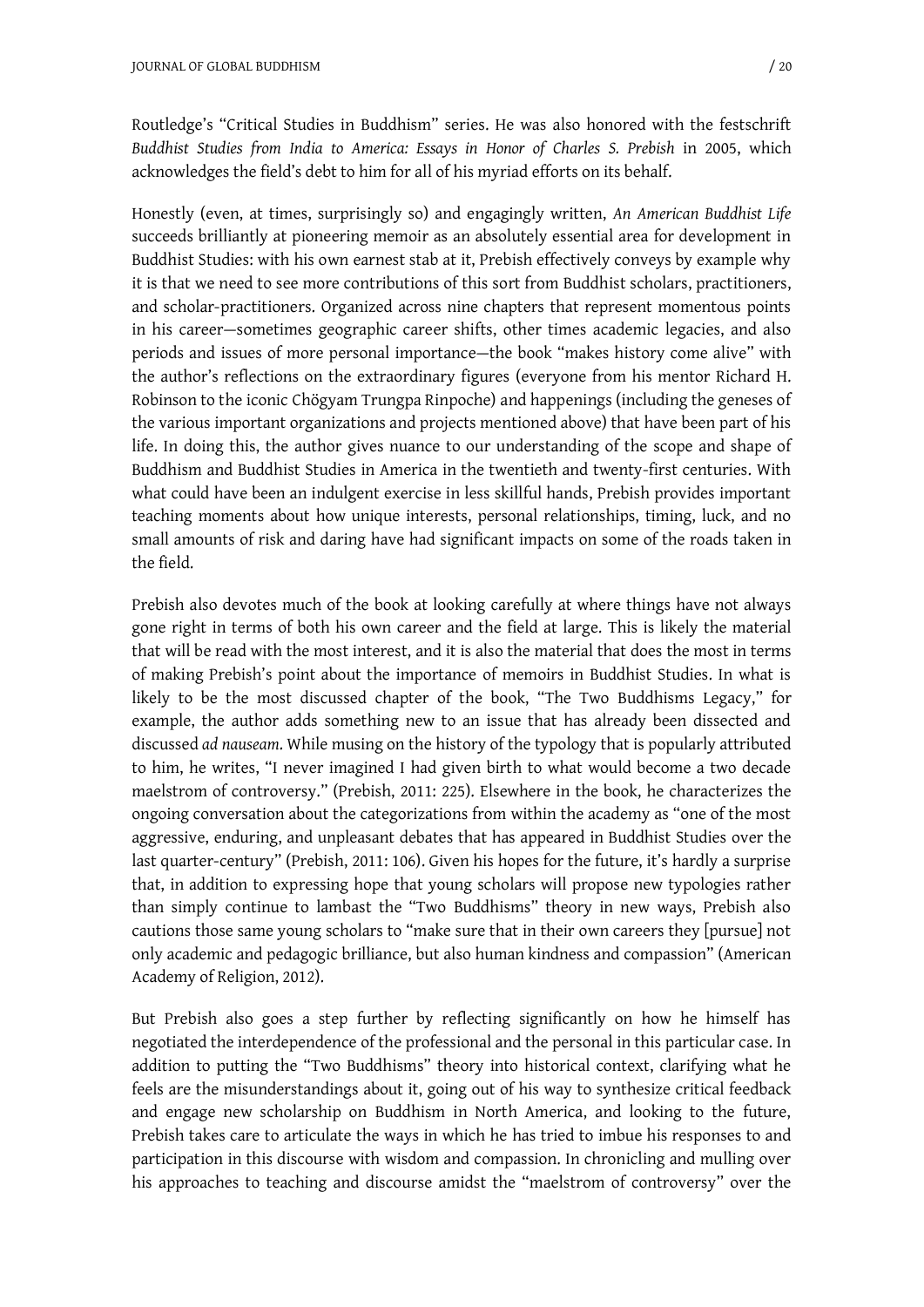"Two Buddhisms" theory, Prebish manages to come through with noteworthy new approaches to and ideas about pedagogy and dialogue in the academic study of Buddhism generally, but also particularly when one's theoretical work is the subject of so much discussion. In addition, he offers examples of the interdependence of professional and personal lives that speak convincingly to his argument that such interdependence can "make Buddhist Studies and Religious Studies even more remarkable avenues of inquiry than they already are." His work on the "Two Buddhisms" typology in *An American Buddhist Life* also offers possibilities for the field in terms of how we as individual scholars might navigate and honor what Gómez refers to as the way Buddhism "makes claims" on our lives, whether we are practitioners or not.

If there is any shortcoming in the book, it is probably apparent at this point: *An American Buddhist Life* has arguably more to say to scholars and scholar-practitioners than practitioners. At least, it will almost certainly be more appealing to those with a foot firmly planted in the world of academia than those without. Prebish writes directly, humorously, and often movingly about his own practice at various points throughout the book, but much more of the content here will undoubtedly resonate with Buddhologists. Whether this is a problem of the book, or the Buddhist world at large is certainly an open question. Rita Gross, for example, has written eloquently on the need for practitioners to "know their Buddhist history"; indeed, it is often the case that practitioners demonstrate a limited interest in the work of critical scholars on Buddhist history and subjects. That said, the book is currently being reviewed and discussed in various corners of the "Buddhist blogosphere"—a realm which gets one of its first serious treatments here, and, on that score as well the many others discussed, the book is noteworthy—so perhaps it will transcend any perceived limitations in terms of its audience. In addition, this reviewer's suspicion is that if scholars, practitioners, and scholar-practitioners are going to better communicate with and understand the work of one another, tools like memoirs will likely prove to be the most effective.

At the memorial service at last year's Annual Meeting of the AAR for the late Leslie Kawamura (who is written about at length in the book), Prebish expressed hope that others will write memoirs similar to his, and the greatest compliment that I think can be paid to *An American Buddhist Life* is that it is a shining example of why this is a tremendously good idea. More memoirs from scholars (or perhaps even efforts to record something of their lives by students) will certainly add necessary and eminently useful layers of meaning and understanding as we work to educate future generations about the development of our field. It might also help to ensure that, like many of the people discussed in the book, the most brilliant minds to come are also our most generous hearts to come.

#### References

- American Academy of Religion, 2012. "AAR Member Spotlight, February 2012: Charles S. Prebish." [online] Available at: [http://www.aarweb.org/Members/Member\\_Spotlight/default.asp](http://www.aarweb.org/Members/Member_Spotlight/default.asp) [Accessed February 2012].
- Prebish, Charles S., 2011. *An American Buddhist Life: Memoirs of a Modern Dharma Pioneer*. Richmond Hills, ON: The Sumeru Press, Inc.